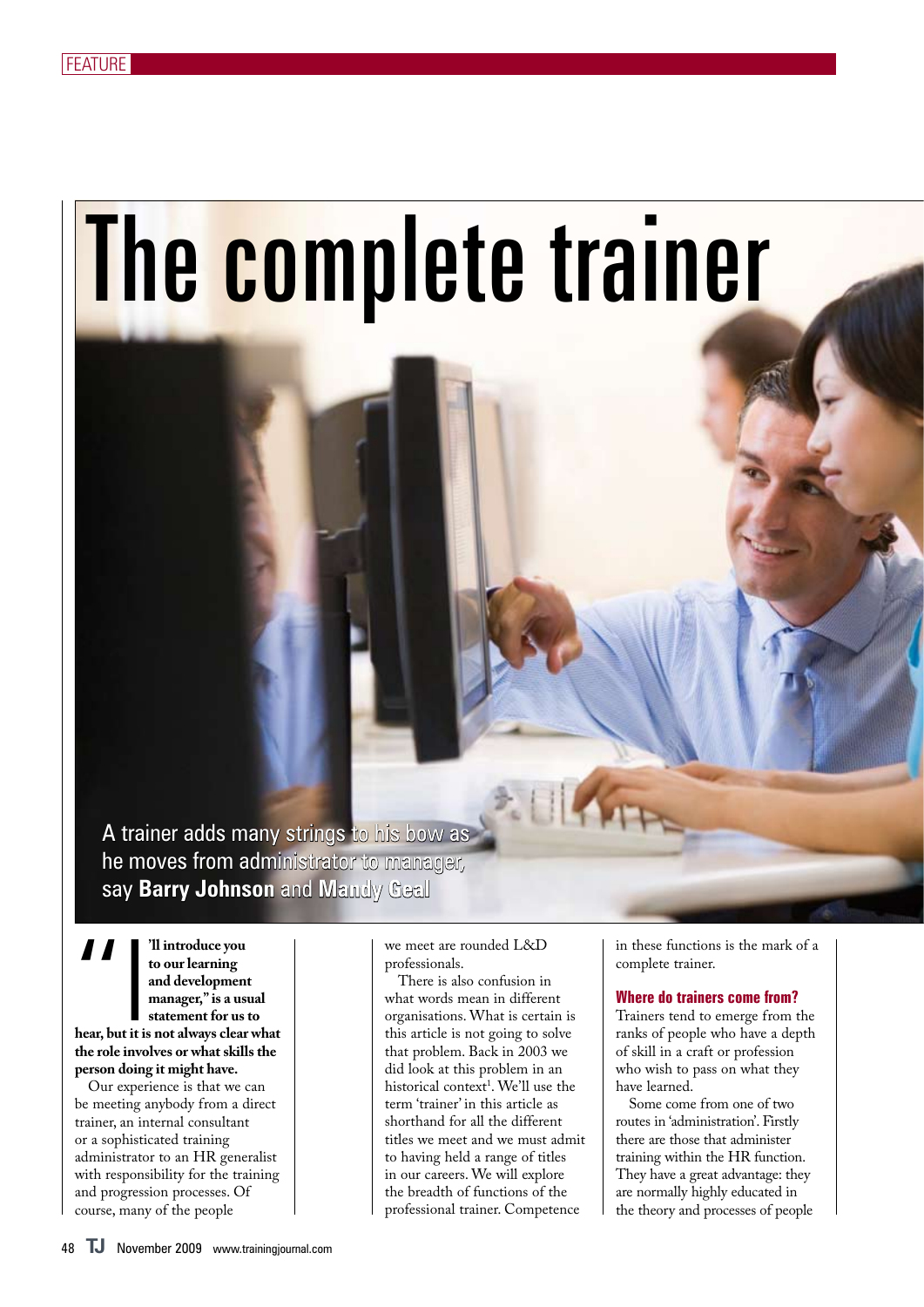

management and have observed first-hand the reality of people management and the virtues and sins of the employed. They have vicariously experienced many line roles and those who become trainers have a clear and critical eye.

The second group doesn't have these advantages. They emerge from hard toil in the clerical functions; however office automation and organisational restructuring have led administrative assistants to assume responsibilities once reserved for managerial and professional staff.

#### **The nature of the trainer**

Those that are successful trainers have some extraordinary characteristics. They are usually well above average intelligence. They must be able to apply their intellect to understanding the material and skills so that people can perform and they must be able to put it in a form that enables others to learn.

But intellect is insufficient to be a proficient trainer. Trainers require personal qualities too. They must understand, and relate to, those they would help to learn. They must nurse the stupid, nurture the talented, guide the bewildered, control the aggressive, interest the indifferent, challenge the brilliant, and do all this while appearing even-handed.

Yes, the trainer must be *A Man for all Seasons* or a parallel Superwoman.

Having found the person that would be a trainer, somebody must teach him the art and craft of being a professional in that chosen profession. Below we will explore what constitutes the trainer's world and the ways in which trainers most often grow.



**From the US Civil Service Commission's Bureau of Training**

**Role/skill elements of a professional trainer**

#### **Foundation skills**

The foundation skills underpin aspects of the four main roles of the training profession. As an example, let's consider finance. The administrator may prepare and monitor the budget for the manager, and advise the consultant on costing. The direct trainer must understand the impact on the business of the skills taught. All four roles need basic financial knowledge.

### The trainer must be *A Man for all Seasons* or a parallel Superwoman

One of the concepts that all trainers must hold onto tightly is that people make profits – a blindingly obvious statement. It follows that the more competent the employees of the organisation are, the more likely the organisation is to prosper in the short term and survive in the longer term.

This underpinning also requires areas such as psychology. Trainers need the foundations of behaviour as expounded through behaviourism, psychodynamics, the humanistic approach, social behaviour, personality and learning theory. We're not suggesting that trainers should be psychologists but we are suggesting that a range of elements from that body of knowledge acts as an enabler of more specific skill elements that underpin training processes.

Some foundation knowledge relates directly to the job environment of the trainees such as marketing, sales, design, development, production, logistics, customer support and finance. All these relate to the functioning of the organisation and its interaction with its suppliers and customers. Training is always set in a context and this functional list indicates some of the contextual environments of which the trainer must be aware and ideally use with the appropriate learners.

The foundation is, we suggest, more than just skills. It contains an element about values and beliefs. The values relate to the needs of the people who serve the organisation. The belief is that trainers are a major contributor to the current profitability and future survival of the organisation that employs them.

Let's not get this out of perspective. If the training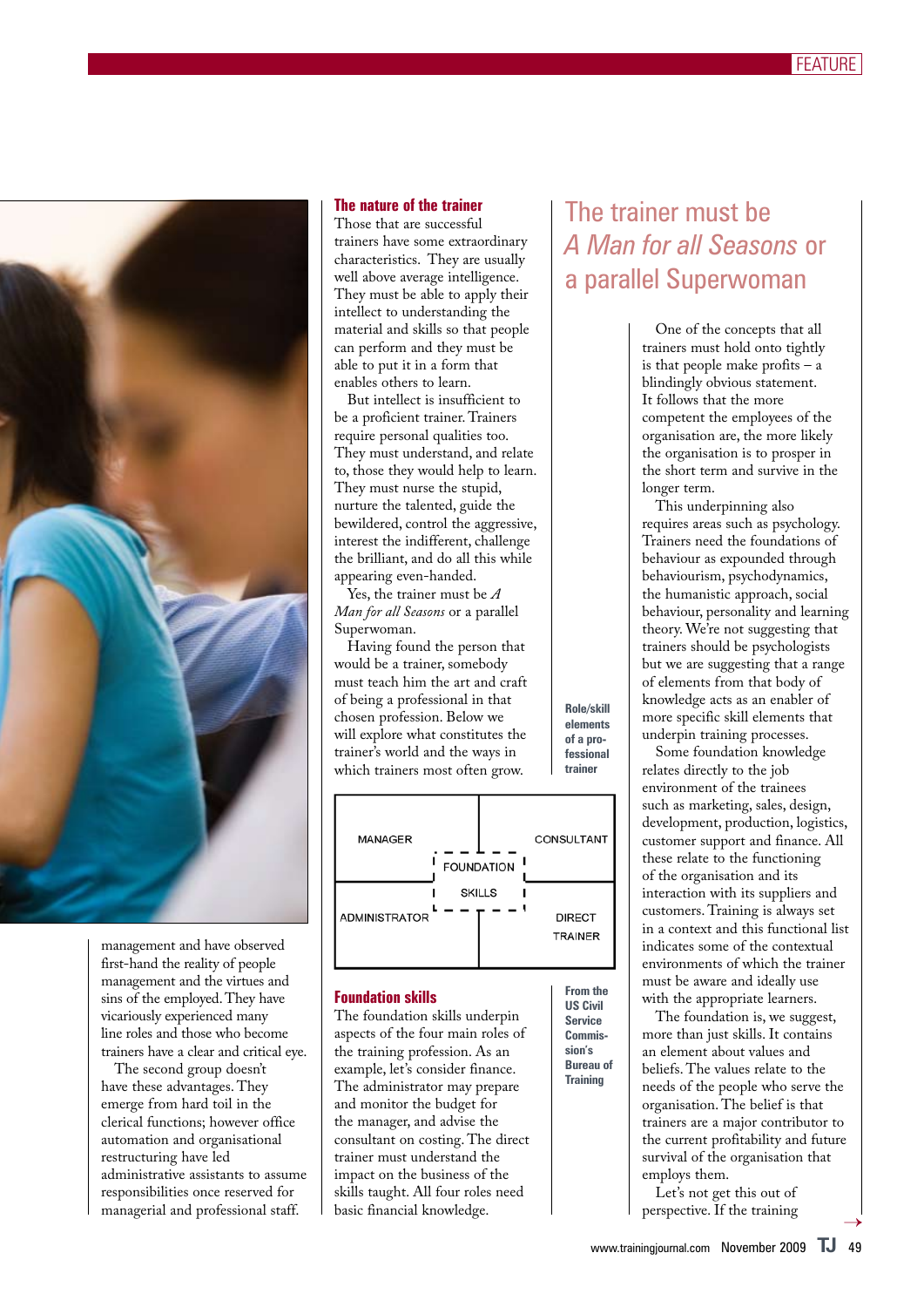function is made redundant today, it may take some time before the effects are even noticed but, if the function is not restored, as sure as little apples are round the organisation is doomed.

#### **The direct trainer**

Initially, direct trainers teach what they have experienced but this situation does not last. Work moves on and these trainers are required to teach the potential doers of it that which is new, and they do this encumbered by the knowledge that they have never done that which they now train.

They make a profound discovery: that, once proficient in the art and science of training, trainees accept that their trainers appear to know, and be able to do, what they instruct. Having made this profound discovery, the nowproficient direct trainer moves on into the realms of instructing that which was totally unknown to him in the not-too-distant past.

Many trainers have undergone this change. This adventure keeps them in the grip of the training profession when they have the talent for more lucrative roles.

When people think of training, they tend to think of the direct trainer. They think of the person that led the group in which they participated as a learner. If you were to ask this participant what the trainer did, he is likely to give an answer in terms of the presentation of information. It is extraordinary how this is the response even when the learning event was almost totally experiential.

The consequence of this is that direct trainers tend to be undervalued, and many participants believe they can do what the direct trainer does. It may be true, but we would say in the trainers' defence that perhaps they just make it look easy or, perhaps, they make such a dog's breakfast of it that the aspiring trainer just knows he can do better.

So what is it that the direct trainer does and what does he



## There is much more to being a direct trainer than the confidence and ability to present

need in order to do it? The answers to the question are various so let's look at a simple systematic approach without detail.

Direct trainers conduct needs analysis. This normally starts with some sort of wish, such as 'I wish my staff could do this job' or even 'I wish I could do this job'. From this depressing statement of the situation, the trainer finds

out what is needed. He looks at the target population and divines the entry-level behaviour. From the training time available and other constraints, he produces learning objectives that, when met, will move the learners towards meeting the required needs. He then designs the learning event that uses the appropriate learning and trainer styles<sup>2</sup> for the target population. He delivers the event and assesses the results.

Each of these elements requires a whole range of skills, which go un-noted by the learning population, apart from the delivery of the training itself.

Delivery is, of course, a whole different ball game. The direct trainer is managing the learning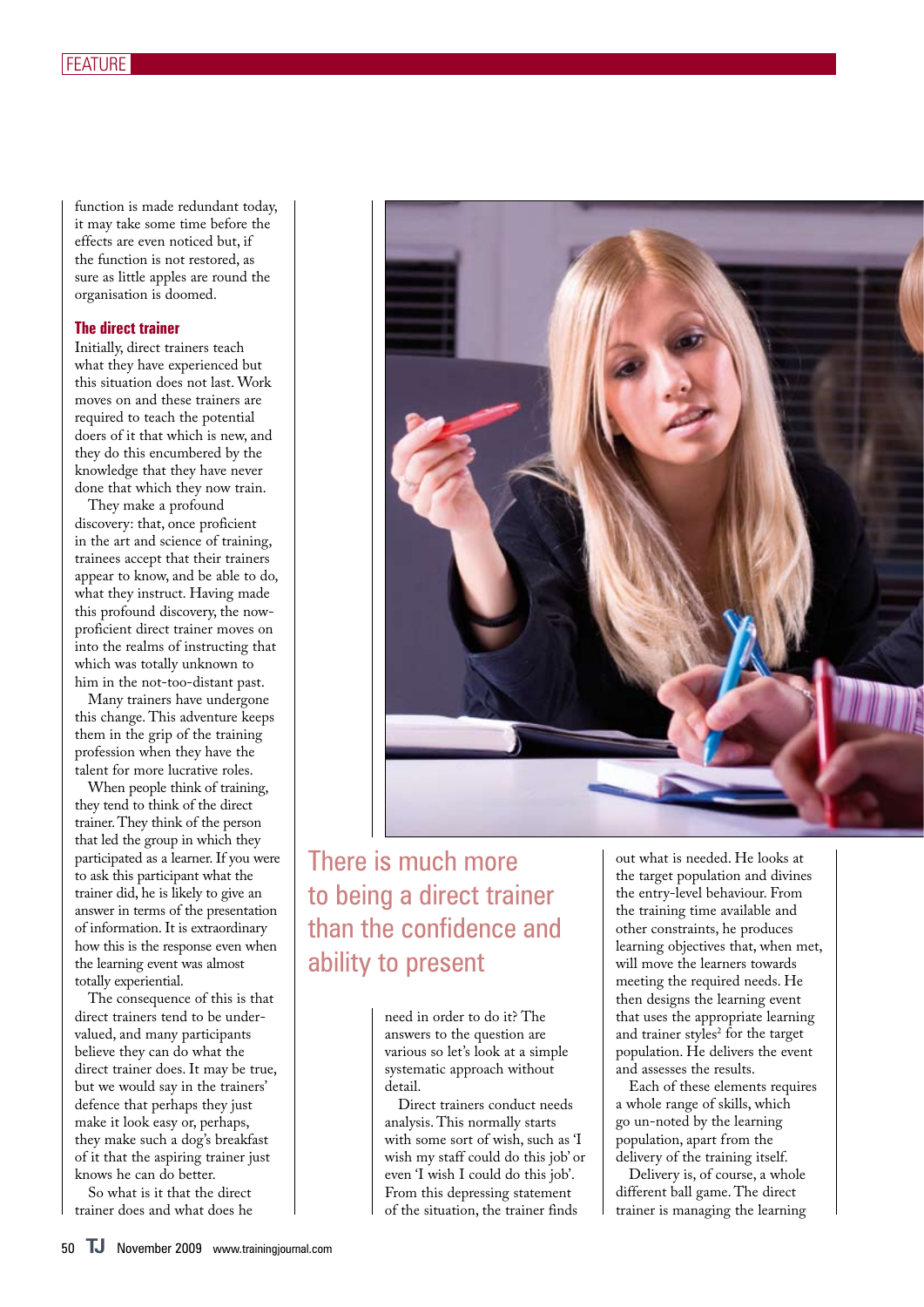

and part of that is managing the relationship with the group, with individuals within the group and the relationship between the group members.

You now will recognise that there is much more to being a direct trainer than the confidence and ability to present. The skills include orator, comedian and actor, interrogator, advocate, judge and subject matter expert. This is a range of skills that may make an astronaut blanch.

Content is usually the least of the problems. The real skill is getting people to overcome their learning inhibitions, psychological barriers and lack of intellectual power so they can acquire the skills and knowledge that will be

useful to them as employees of the organisation and necessary for them to advance their careers.

It is meeting this challenge and watching people grow that is the real payoff for the direct trainer. It is more than a job. It is a vocation.

#### **Administrator**

There is a misconception that training administration is some sort of clerical job. This misunderstanding is understandable as some are and that is what is often seen or assumed by people coming into superficial contact with them. We're not going to suggest that all training administrators do what we outline below. Let's start bottom up and see what emerges.

The clerical administrator starts with the paperwork, producing a series of documents. These include training notes, joining instructions, course lists, letters to venues, clients and suppliers, etc. This level of administrator usually acts as a clerical assistant to direct trainers, consultants and managers, taking and passing on telephone and verbal messages, finding and filing documents. This is like a clerical administrator in any other department.

He manages the library and the loaning of learning materials. He also manages the education interfaces and ensures that the rules that relate to educational courses are abided by.

Soon he is handling problems: people can't attend a course; people didn't attend so why are they being charged; my manager didn't tell me I was going on a course so why do I have this letter; my manager told me I was going on this course so why haven't I got joining instructions, etc.

This is the crunch learning time. This is the point at which the decision is made as to whether this person is going to make it or not. So what is the 'crunch'? It is being able to handle people who are concerned, worried, confused, annoyed and downright incensed.

So having handled the clerical side and acquired the insightful skills of handling a variety of people in a variety of situations, the next move is into an advisory role. Line managers ring them up and ask them questions such as: "Do you know of a course for 'bottom knocking'?"

The administrator soon learns who does such a course, which are the best suppliers, how much it would cost, when the next one might be, who to talk to for further information and who are the subject matter experts within the organisation. It's not long before managers realise that it is useful to talk to him.

This paves the way for the next step in his development. He goes